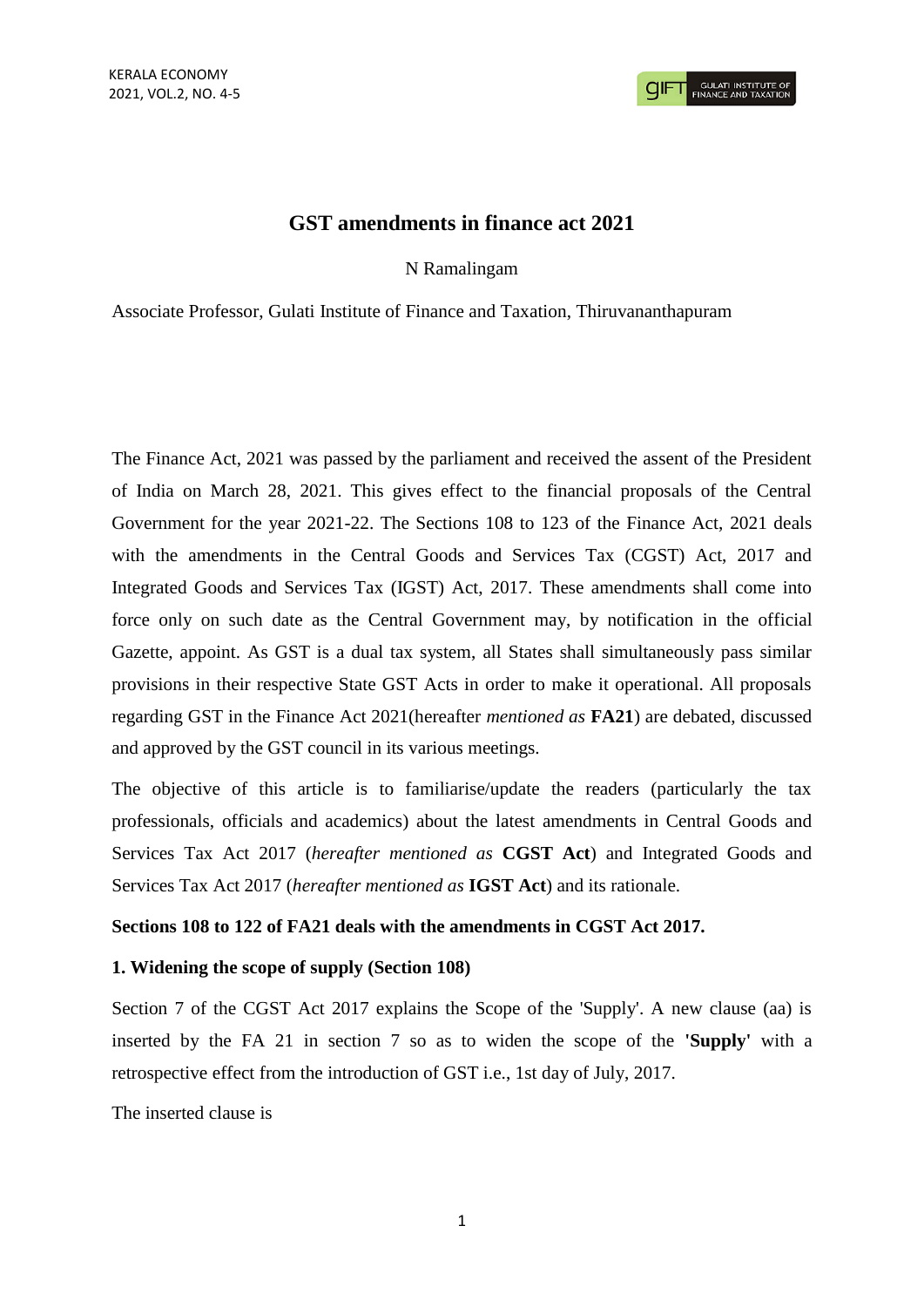KERALA ECONOMY

"*(aa) the activities or transactions, by a person, other than an individual, to its members or constituents or vice-versa, for cash, deferred payment or other valuable consideration.*

*Explanation* - *For the purposes of this clause, it is hereby clarified that, notwithstanding anything contained in any other law for the time being in force or any judgment, decree or order of any Court, tribunal or authority, the person and its members or constituents shall be deemed to be two separate persons and the supply of activities or transactions inter se shall be deemed to take place from one such person to another;"*

The taxability of transactions carried out between the members and the association of persons/partnership firms / joint ventures was an area of legal dispute for more than a decade. The Hon'ble Supreme Court of India nailed this dispute in the case of Calcutta Club Ltd (Civil Appeal No. 4184 of 2009, dated 03.10.2019) recently. It was held that the club/association and its members are not distinct persons and that there would be no leviability of service tax on any services provided by the club to its members based on the 'concept of mutuality'.

But this amendment [Section 7(aa)] in the CGST Act overrides all the existing law and judgement of any Court including Supreme Court. The amendment is far more powerful by effecting retrospectively (from 1-7-2017) in the CGST Act by providing that the person (other than an individual) and its members should be treated as two separate persons and the activities or transactions carried out between them for any consideration should be treated as a Supply and taxable under CGST Act 2017.

### **2. Conditionality in availing input tax credit by the recipient (Section 109)**

Section 16 of the CGST Act deals with the eligibility and conditions for taking Input Tax Credit. After the section 16(2)(a) of the CGST Act a clause (aa) is inserted by FA21:

*"(aa) the details of the invoice or debit note referred to in clause (a) has been furnished by the supplier in the statement of outward supplies and such details have been communicated to the recipient of such invoice or debit note in the manner specified under section 37".*

Till the introduction of this amendment, conditions for availing input tax credit by the recipient was dependent on the supplier who actually pays the taxes to the government collected from the recipient. But in practice the condition of verification is not always

2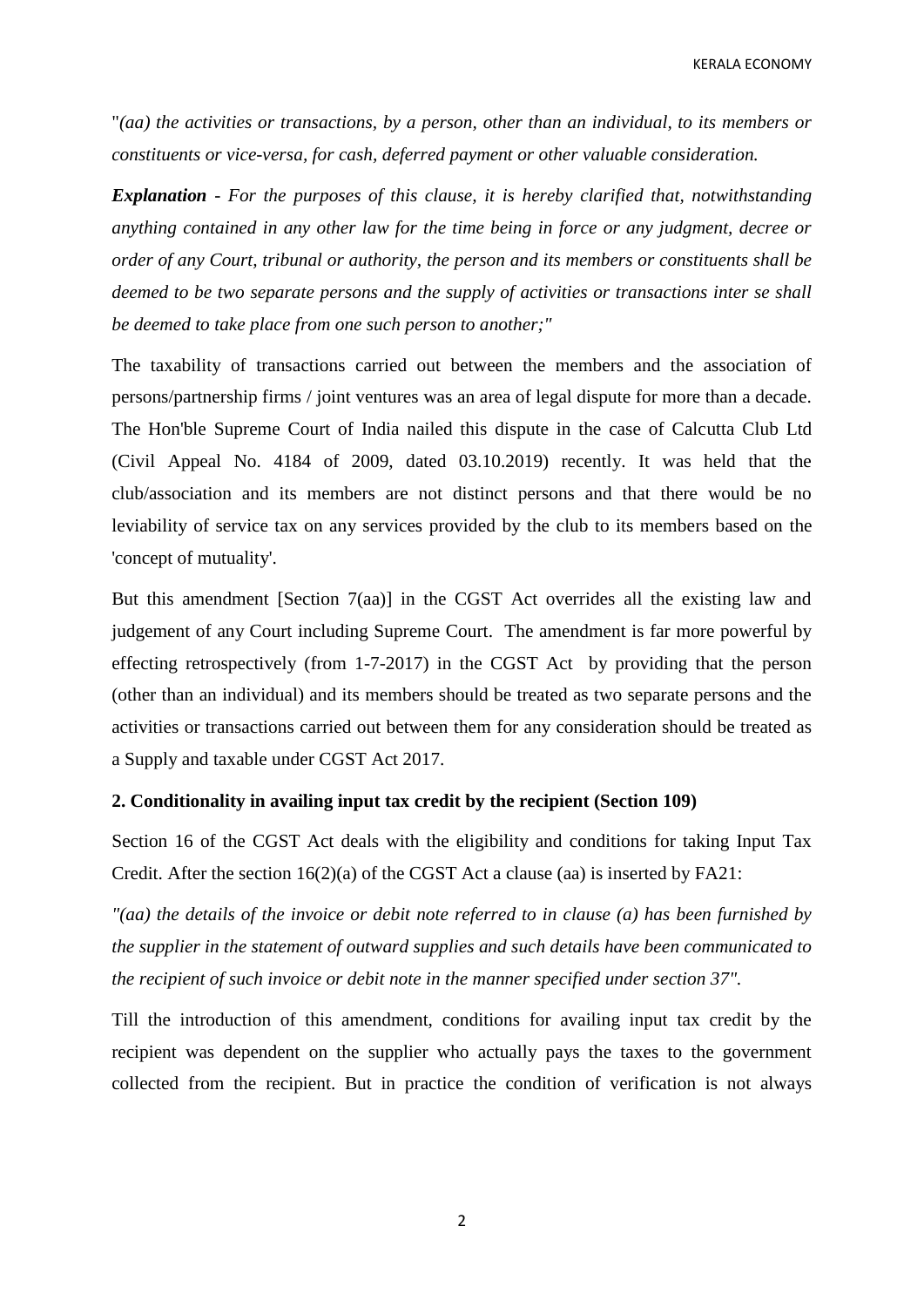possible by the recipient particularly where the supplier has wrongly declared or not declared the details in his/her return - GSTR-3B.

On the other hand, there was no clear provision in CGST Act to deny input tax credit based on the matching of the details declared by the supplier in his/her outward supply return - GSTR-1 and actual input tax credit availed by the recipient. It means the input tax credit matching between GSTR 2A (the inward supply related auto-populated statement received by the recipient once GSTR-1 has been filed by the supplier) and GSTR-3B of the recipient in availing credit was not mandatory.

In order to fill this legal lacuna and strictly monitor the availment of input tax credit by the recipient, section16 (2) (aa) is inserted. It proposes a condition that input tax credit on invoice or debit note can be availed by the recipient only when the details of such invoice or debit note have been furnished by the supplier in his/her GSTR-1 and it is communicated to the recipient through GSTR-2A / 2B.

# **3. Audit under GST by the chartered accountant or cost accountant not necessary (Section 110)**

Section 35 (5) of the CGST Act deals with the provision of auditing the accounts by a chartered Accountant or Cost Accountant. It read as follows

*"Every registered person whose turnover during a financial year exceeds the prescribed limit shall get his accounts audited by a chartered accountant or a cost accountant and shall submit a copy of the audited annual accounts, the reconciliation statement under sub-section (2) of section 44 and such other documents in such form and manner as may be prescribed:*

*Provided that nothing contained in this sub-section shall apply to any department of the Central Government or a State Government or a local authority, whose books of account are subject to audit by the Comptroller and Auditor-General of India or an auditor appointed for auditing the accounts of local authorities under any law for the time being in force."*

The above existing section of CGST Act has been omitted by FA21.

### **4. Self-certified reconciliation statement (Section 111)**

Section 44 of the CGST Act deals with the annual return of GST.

This has been substituted by FA21 as follows: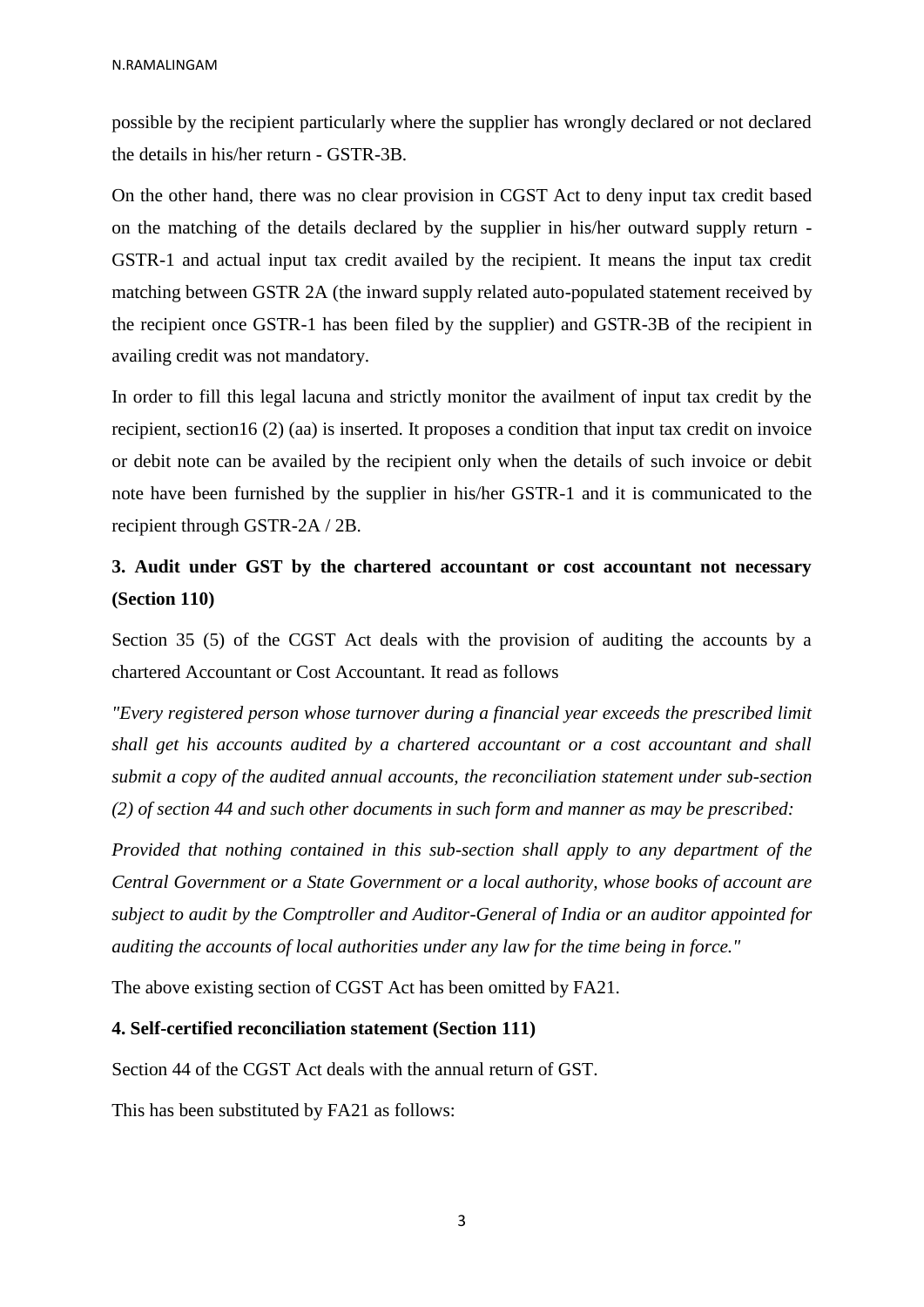KERALA ECONOMY

*"44. Every registered person, other than an Input Service Distributor, a person paying tax under section 51 or section 52, a casual taxable person and a non-resident taxable person shall furnish an annual return which may include a self-certified reconciliation statement, reconciling the value of supplies declared in the return furnished for the financial year, with the audited annual financial statement for every financial year electronically, within such time and in such form and in such manner as may be prescribed.*

*Provided that the Commissioner may, on the recommendations of the Council, by notification, exempt any class of registered persons from filing annual return under this section.*

*Provided further that nothing contained in this section shall apply to any department of the Central Government or a State Government or a local authority, whose books of account are subject to audit by the Comptroller and Auditor-General of India or an auditor appointed for auditing the accounts of local authorities under any law for the time being in force.".*

As mentioned earlier, section 35(5) of the CGST Act is omitted so as to remove the mandatory requirement of getting annual accounts audited and reconciliation statement submitted by Chartered Accountants/ Cost Accountants. Similarly, Section 44 of the CGST Act is being substituted so as to remove the mandatory requirement of furnishing a reconciliation statement duly audited by Chartered Accountants/ Cost Accountants. The registered taxpayers have to file their annual return on a self-certification basis. Though removing the GST audit eases the compliance burden, it is indirectly imposing more responsibility solely on the registered taxpayers to finalise their accounts and returns error free.

### **5. Interest only on net cash liability on delayed payment of tax (Section 112)**

Section 50 of the CGST Act deals with the interest on delayed payment of tax. The existing proviso after the section 50(1) of the CGST Act is substituted with effect from the 1st day of July, 2017 as follows:

*"Provided that the interest on tax payable in respect of supplies made during a tax period and declared in the return for the said period furnished after the due date in accordance with the provisions of section 39, except where such return is furnished after commencement of* 

4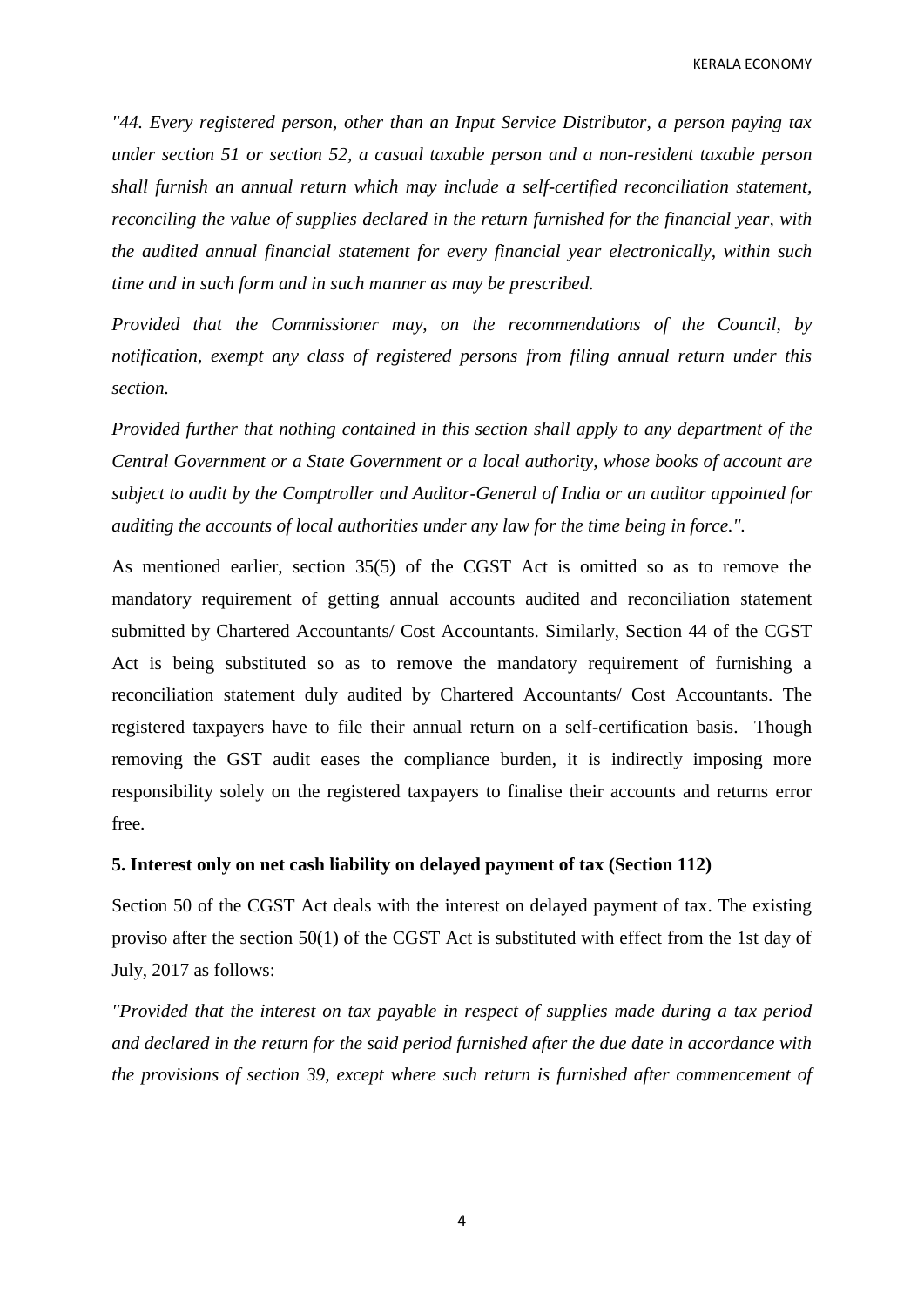*any proceedings under section 73 or section 74 in respect of the said period, shall be payable on that portion of the tax which is paid by debiting the electronic cash ledger."*

The proviso of Section 50(1) of the CGST Act has been amended with effect from 1st July 2017 so as to charge interest on net cash liability instead of gross liability. The above amendment has been introduced to incorporate the recommendation of the 39th GST Council.

**6. Separation of general penalty from levy of penalty on detention, seizure, confiscation of goods and conveyance (Section 113)**

**Section 74 of CGST Act deals with the determination of tax not paid or short paid or erroneously refunded or input tax credit wrongly availed or utilised by reason of fraud or any wilful misstatement or suppression of facts.** In this section, Explanation 1, in clause (ii), for the words and figures "sections 122, 125, 129 and 130", the words and figures "sections 122 and 125" is substituted by the FA21.

This amendment is made so as retain the penalty for certain offences (section 122) and general Penalty (section 125) in section 74 and separate the detention, seizure and release of goods and conveyance in transit (Section 129) and Confiscation of goods or conveyances and levy of penalty (130) from recovery of tax

#### **7. Clarity on self assessed tax (Section 114)**

Section 75 of CGST Act deals with the general provisions relating to the determination of tax. After section 75(12) the following Explanation is inserted by the FA21.

*'Explanation- For the purposes of this sub-section, the expression "self-assessed tax" shall include the tax payable in respect of details of outward supplies furnished under section 37, but not included in the return furnished under section 39'.*

Through this amendment, it is clarified that Self Assessed Tax paid will include invoices declared in return - GSTR 1 (section 37) but tax on such invoices not paid in return - GSTR 3B (section 39)

#### **8. Wide scope on provisional attachment (Section 115)**

Section 83 of the CGST Act deals with the provisional attachment to protect revenue in certain cases. Section 83 (1) is substituted as follows: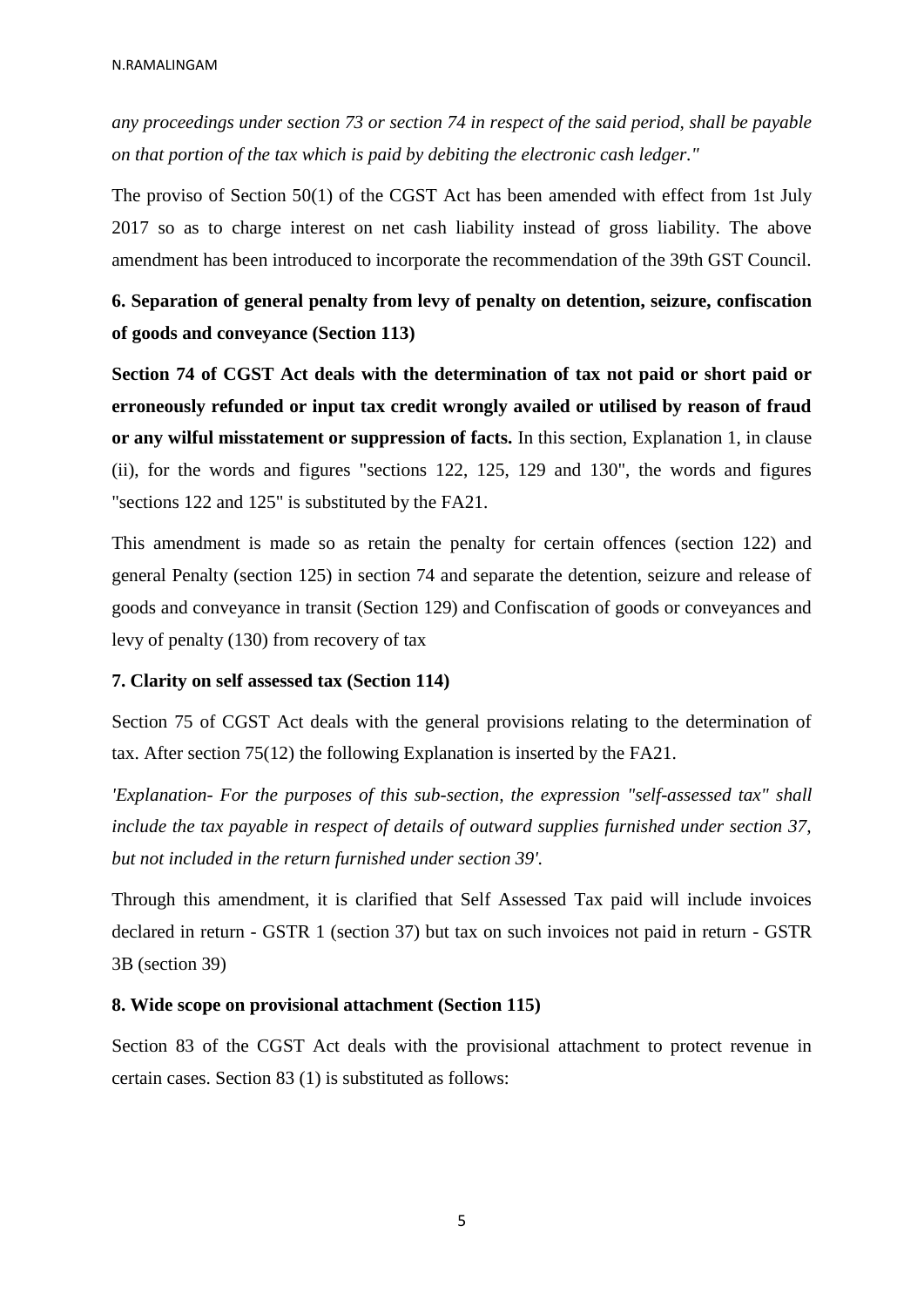KERALA ECONOMY

*"(1) Where, after the initiation of any proceeding under Chapter XII, Chapter XIV or Chapter XV, the Commissioner is of the opinion that for the purpose of protecting the interest of the Government revenue it is necessary so to do, he may, by order in writing, attach provisionally, any property, including bank account, belonging to the taxable person or any person specified in sub-section (1A) of section 122, in such manner as may be prescribed.".*

This amendment is made so as to provide that provisional attachment shall remain valid for the entire period starting from the initiation of any proceeding under Assessment (*Chapter XII*), Inspection, Search and Seizure (*Chapter XIV*) or Demands and Recovery (*Chapter XV*) till the expiry of a period of one year from the date of order. Attachment includes attachment of bank accounts, property to safeguard and protect the interest of revenue in the cases of provisional assessments, scrutiny of returns, inspection of goods during movement, tax collected but not paid as well as any person specified in 122 (1A) which deals with penalty for certain offences.

#### **9. Conditions for filing appeal (Section 116)**

Section 107 of CGST Act deals with the Appeals to Appellate Authority. After section 107(6), the following proviso shall be inserted

*"Provided that no appeal shall be filed against an order under sub-section (3) of section 129, unless a sum equal to twenty-five per cent of the penalty has been paid by the appellant."*

This proviso has been inserted to provide that no appeal shall be filed against an order made under the provision of detaining, or seizing, goods or conveyances [ under section 129(3)] unless a sum equal to twenty-five per cent of penalty has been paid by the appellant.

### **10. Segregation of penalty, time limit of issue of notice etc. (Section 117)**

**Section 129 of the CGST deals with the detention, seizure and release of goods and conveyances in transit** 

**(i)** The following clauses are substituted in the section 129 (1) (a) & (b) of the CGST Act

*"(a) on payment of penalty equal to two hundred per cent. of the tax payable on such goods and, in case of exempted goods, on payment of an amount equal to two per cent of the value of goods or twenty-five thousand rupees, whichever is less, where the owner of the goods comes forward for payment of such penalty;*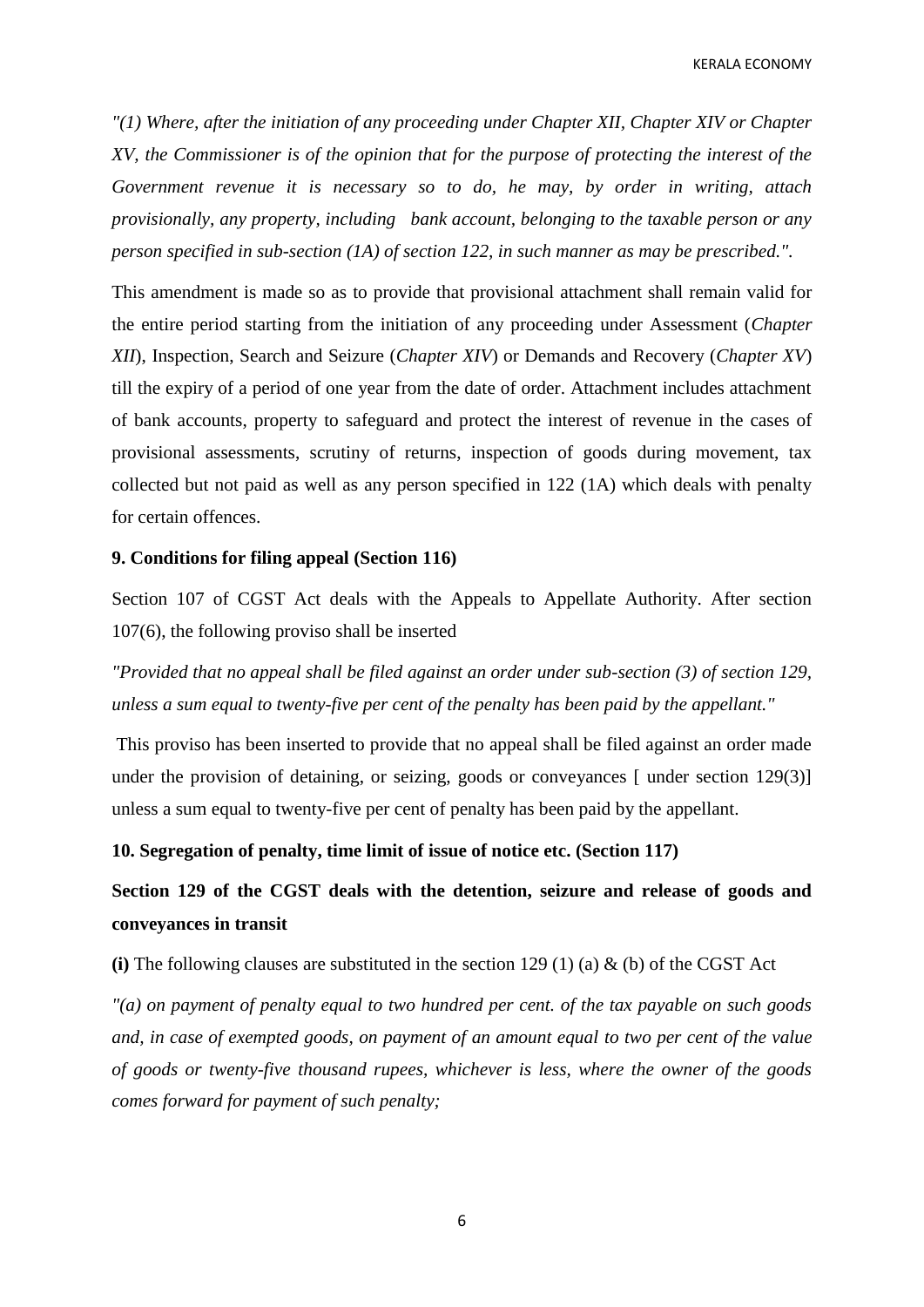*(b) on payment of penalty equal to fifty per cent of the value of the goods or two hundred per cent of the tax payable on such goods, whichever is higher, and in case of exempted goods, on payment of an amount equal to five per cent of the value of goods or twenty-five thousand rupees, whichever is less, where the owner of the goods does not come forward for payment of such penalty;"*

The above two amendments deal with the segregation of penalty based on whether or not the owner comes forward to claim goods detained or seized.

The substituted section  $129(1)(a)$  says that a penalty of 100 percent of the tax payable is applicable in case of taxable goods, while the penalty will be equal to two percent of the value of goods or twenty-five thousand rupees, whichever is less, in case of exempted goods.

The substituted section  $129(1)$  (b), where the penalty is levied when the owner does not claim goods, says that a penalty equal to fifty percent of the value of goods or two hundred percent of the tax payable, whichever is higher must be levied in case of taxable goods, and a penalty equal to five percent of the value of goods or twenty-five thousand rupees, whichever is less, to be applied in case of exempted goods.

**(ii)** The existing section 129(2) of CGST Act 2017 "The provisions of sub-section (6) of section 67 shall, *mutatis mutandis*, apply for detention and seizure of goods and conveyance" is omitted by the FA21.

Section 67(6) of CGST specifies the procedure of release of goods on provisional basis upon execution of bond and security. By omitting the section 129(2), this has been removed.

**(iii)** Section 129 (3) is substituted as

*"(3) The proper officer detaining or seizing goods or conveyance shall issue a notice within seven days of such detention or seizure, specifying the penalty payable, and thereafter, pass an order within a period of seven days from the date of service of such notice, for payment of penalty under clause (a) or clause (b) of sub-section (1)."*

The existing provision under section 129(3) does not prescribe any time limit. Now after this substitution, the law prescribes a time limit for issuance of notice and passing the order of detention or seizure. The time limit of issuance of notice has been provided as 7 days of such detention or seizure and that of order is 7 days from the date of such notice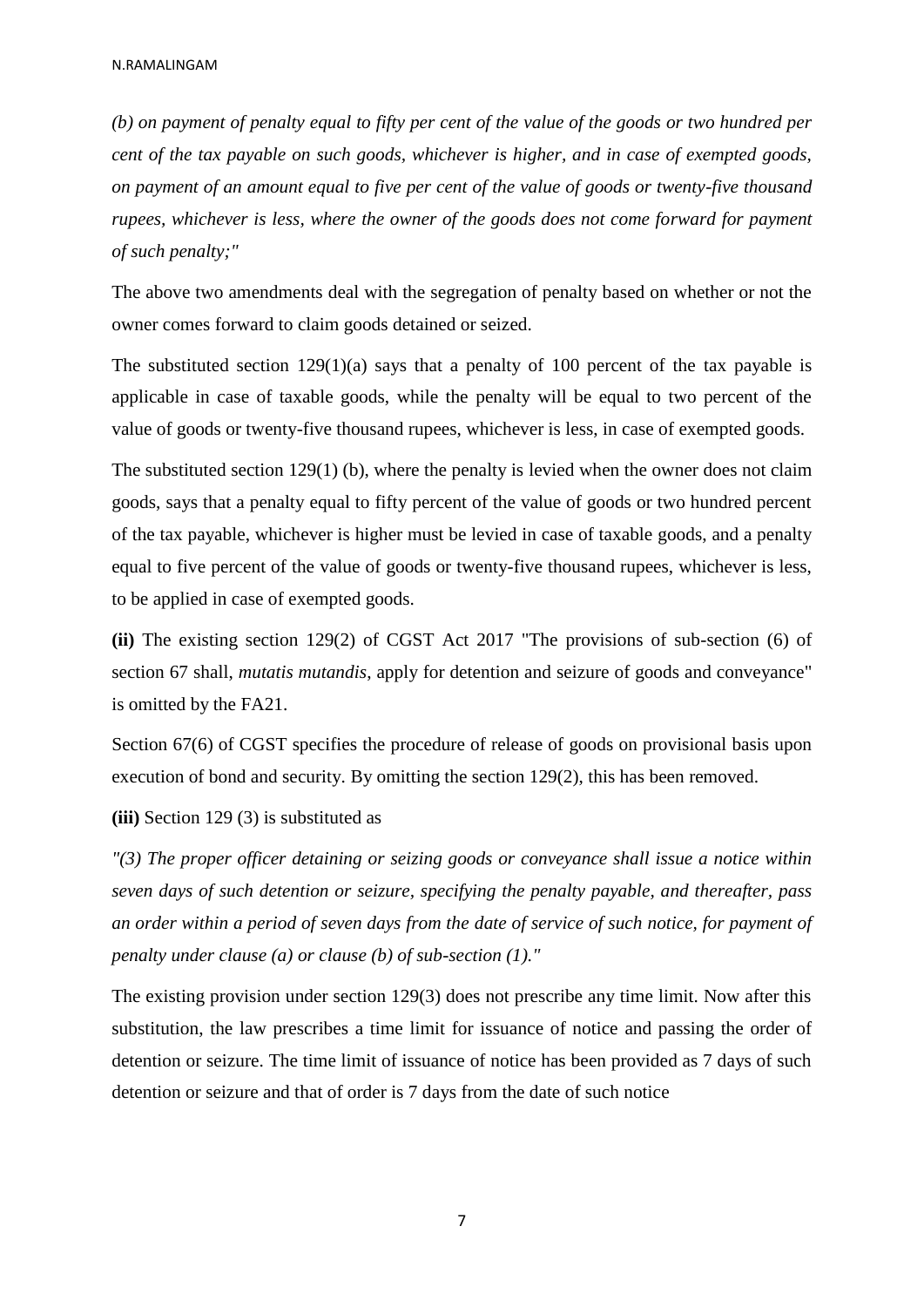**(iv)** In Section 129 (4) for the words *"No tax, interest or penalty"*, the words *"No penalty"* is substituted. In the existing section equal opportunity of being heard is given to the person concerned in determining tax, interest or penalty. Now after the substitution it is given for only determining the penalty.

**(v)** Section 129(6) is substituted as *"(6) Where the person transporting any goods or the owner of such goods fails to pay the amount of penalty under sub-section (1) within fifteen days from the date of receipt of the copy of the order passed under sub-section (3), the goods or conveyance so detained or seized shall be liable to be sold or disposed of otherwise, in such manner and within such time as may be prescribed, to recover the penalty payable under sub-section (3)*

*Provided that the conveyance shall be released on payment by the transporter of penalty under sub-section (3) or one lakh rupees, whichever is less*

*Provided further that where the detained or seized goods are perishable or hazardous in nature or are likely to depreciate in value with passage of time, the said period of fifteen days may be reduced by the proper officer."*

Earlier the proceedings under section 129(6) were linked with the proceedings of confiscation of goods or conveyances as per section 130. After the substitution of section 129 (6) it is delinked from Section 130 and kept as an independent one.

# **11. Delinking of the proceedings of confiscation of goods or conveyance from the general penalty proceedings (Section 118)**

Section 130 of the CGST Act deals with the confiscation of goods or conveyances and levy of penalty

**(a)** In section 130 (1) for the words *"Notwithstanding anything contained in this Act, if"*, the word "*Where*" is substituted.

**(b)** In section 130 (2), in the second proviso, for the words, brackets and figures *"amount of penalty leviable under sub-section (1) of section 129*", the words *"penalty equal to hundred per cent. of the tax payable on such goods"* is substituted;

**(c)** Section 130 (3) is omitted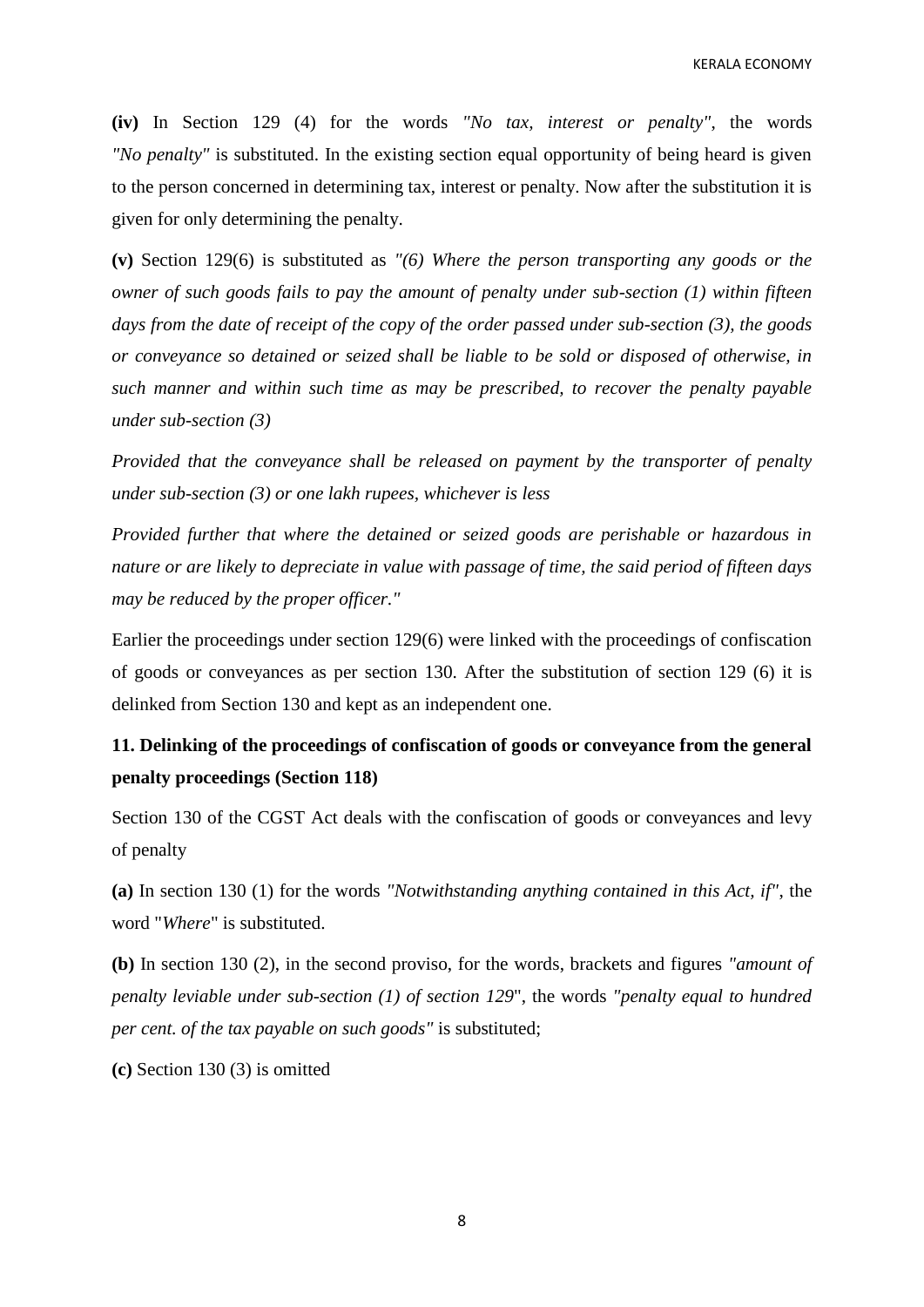The overriding provision of section 130 no longer exist after the substitution. The proceedings of confiscation of goods or conveyance stands delinked with the penalty proceedings under section 129. The minimum aggregate fine and penalty has now been modified to provide the amount equal to hundred per cent of the tax payable on such goods. Moreover, the requirement to pay fine in addition to the tax, penalty and charges payable in respect of the goods has been omitted.

#### **12. More power to collect statistics (Section 119)**

Section 151 of CGST Act deals with the power to collect statistics. This has been substituted has follows:

*"The Commissioner or an officer authorised by him may, by an order, direct any person to furnish information relating to any matter dealt with in connection with this Act, within such time, in such form, and in such manner, as may be specified therein."*

Through this substitution the jurisdictional commissioner can call for information from any person relating to any matter dealt with in connection with the Act.

#### **13. Disclosure of information (Section 120)**

**Section 152 of CGST deals with the bar on disclosure of information. (a)** In section 152 (1) the words *"of any individual return or part thereof" shall be omitted and (ii) after the words "*any proceedings under this Act", the words *"without giving an opportunity of being heard to the person concerned"* shall be inserted.

**(b)** Section 152 (2) shall be omitted

The amendment intended that information obtained under sections 150 and 151 shall not be used for the purposes of any proceedings under the Act without giving an opportunity of being heard to the person concerned.

#### **14. More power to jurisdictional commissioner (Section 121)**

Section 168 of CGST Act deals with the power to issue instructions or directions. (i) In section 168(2) the words, brackets and figures *"sub-section (1) of section 44"*, the word and figures *"section 44"* shall be substituted;(ii) In section 168(2) the words, brackets and figures *"sub-section (1) of section 151,"* shall be omitted.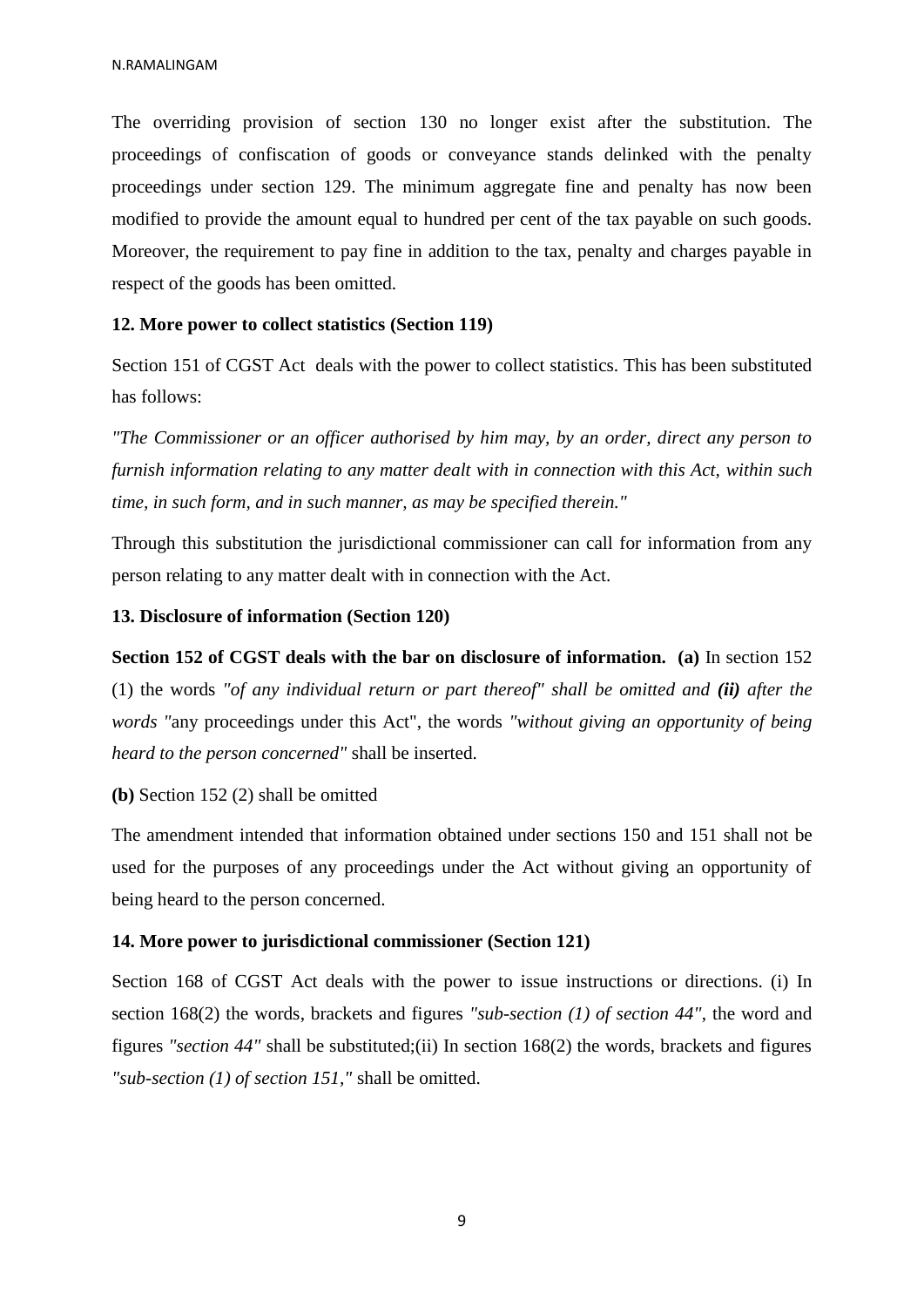The existing section provides for the powers which can be exercised only by the Commissioner or Joint Secretary posted in the Board. After the amendment the Jurisdictional Commissioner (and not the Board) is empowered to exercise powers under section 151 to call for information.

# **15. Limited inclusion of supply of goods between association and its members removed (Section 122)**

Schedule II of the CGST Act 2017 list out the activities or transactions to be treated as supply of goods or supply or services. Paragraph 7 of the Schedule II is omitted with retrospective effect from the 1st day of July, 2017.

Paragraph 7 of the Schedule II *"supply of goods only by any unincorporated association or body of persons to a member thereof for cash, deferred payment or other valuable consideration"* is covered within the broader explanation of inserted Section 7(1) (aa) of the CGST Act mentioned in the Section 108 of the FA21. Hence the Paragraph 7 has been omitted from Schedule II.

#### **Integrated Goods and Services Tax Act 2017**

## **16. Legal backing for authorised operations, refund in case of non-realization of sale proceed etc. (Section 123)**

Section 16 of the IGST Act deals with the Zero-Rated Supply. (a) In Section 16(1)(b) after the words *"supply of goods or services or both"*, the words "**for authorised operations**" is inserted;

As per the existing section 16(1)(b), all supplies made to SEZ unit were covered under the definition of Zero-Rated Supply. As per the Rule 89(1) of the CGST Rules, 2017 refund can be claimed by a supplier only when such supplies have been admitted for 'authorized operations'. The present amendment is made in order to give a legal backing for this.

(b) Section 16(3) is substituted as *"(3) A registered person making zero rated supply shall be eligible to claim refund of unutilised input tax credit on supply of goods or services or both, without payment of integrated tax, under bond or Letter of Undertaking, in accordance with the provisions of section 54 of the Central Goods and Services Tax Act or the rules made thereunder, subject to such conditions, safeguards and procedure as may be prescribed:*